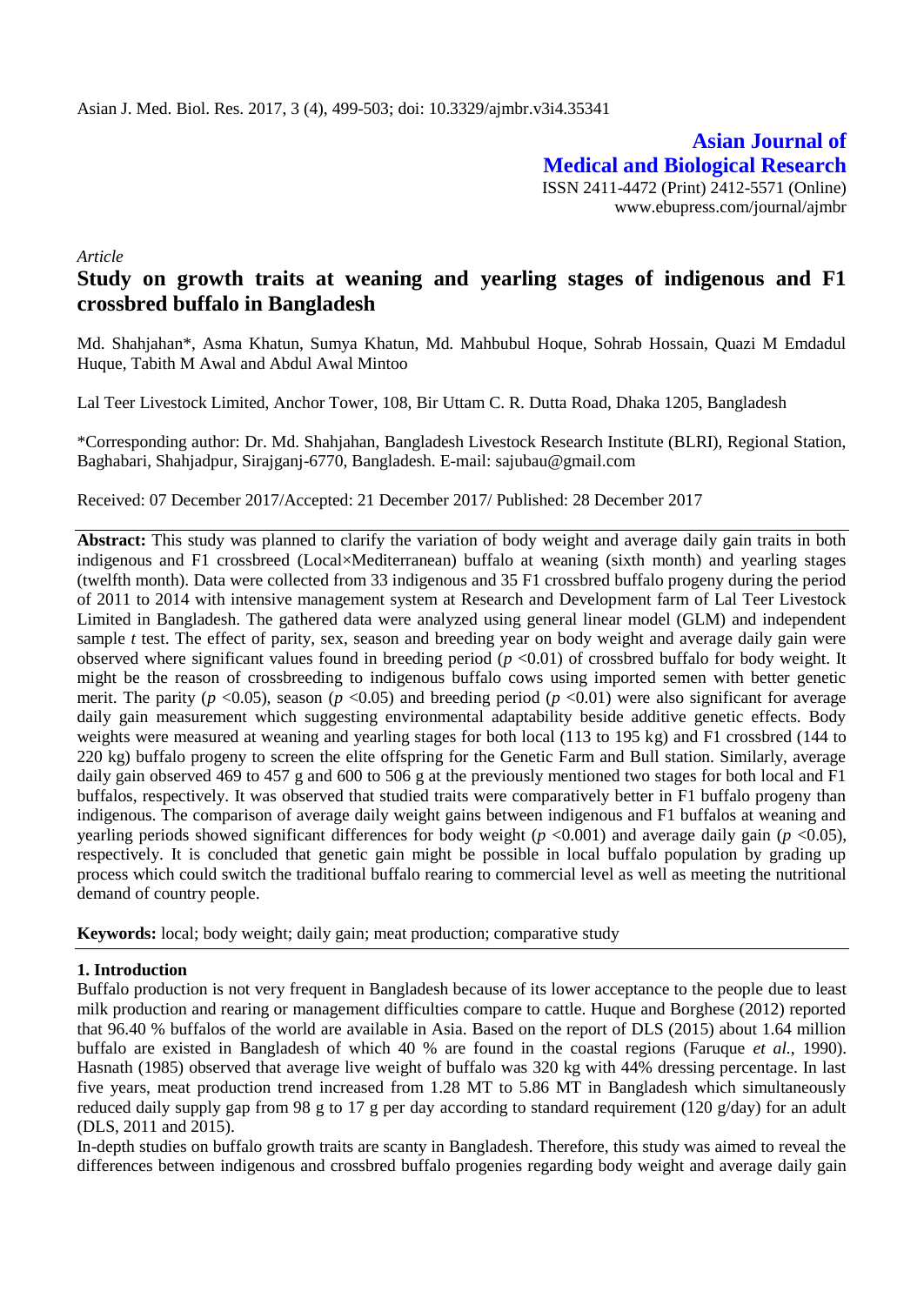at weaning and yearling stages so that clarification could be found on buffalo production concerning commercial farming.

## **2. Materials and Methods**

Data on body weight (BW) and average daily gain (ADG) at sixth and twelfth months were collected including pedigree records from 33 indigenous and 35 F1 crossbred (Indigenous×Mediterranean) buffalo progeny at the first private livestock research farm of Bangladesh (Lal Teer Livestock Limited) during the period of 2011 to 2014. All the progeny and their dams were reared under same management system in high input system. Data were analyzed following general linear model (GLM) procedure using the statistical analysis system (SAS) version 9.1.3 (SAS Institute Inc., Cary, NC, USA) including independent sample *t* test. The descriptive statistics and mean separation were calculated using statistical package for the social sciences (SPSS) version 16.0 (SPSS Inc., Chicago, IL, USA) with Tukey's HSD mean separation *post hoc* test.

# **3. Results and Discussion**

# **3.1. Body weight of buffalo progeny at weaning and yearling stages**

The effect of parity, sex, season and breeding year were studied (Table 1) where only breeding period showed significant  $(p < 0.01)$  differences in crossbred buffalos for body weight at both

weaning and yearling periods. It might be the reason of artificial insemination to indigenous buffalos with different categories of semen having distinct genetic merits. Body weight variation (Figure 1) and comparative study (Figure 2) of those traits in both indigenous and crossbred buffaloes showed significant differences in both weaning ( $p < 0.001$ ) and yearling ( $p < 0.05$ ) stages.

In Egyptian buffalo progeny (Shahin *et al.*, 2010) the average body weights at six and twelve months were recorded as 114 and 179 kg, respectively. These results agreed with our findings for local buffalo. The weaning (66 kg) and yearling (146 kg) weights were much lower than our findings either in crossbred and native progeny (Pandya *et al.*, 2015) which indicating the effect of breed with better management in stall feeding. The study of Zaba and Clevañer (2001) and Rodas-González *et al.* (2001) found 201 and 235 kg of weaning weight in buffalo progeny of Argentina and Venezuela, respectively. These results were much higher than our findings either in local and F1 crossbred; that could be the result of a beef breeding programme while planned breeding strategy of this study has focused on developing a dual purpose buffalo breed.

| Factor  | Category | $\mathbf n$ | <b>Indigenous</b>  |                    | $\mathbf n$ | Indigenous×Mediterranean     |                      |
|---------|----------|-------------|--------------------|--------------------|-------------|------------------------------|----------------------|
|         |          |             | $Mean \pm SE$      |                    |             | $Mean \pm SE$                |                      |
|         |          |             | BW <sub>6</sub>    | $BW_{12}$          |             | BW <sub>6</sub>              | $BW_{12}$            |
| Parity  | Second   | 19          | $118.53 \pm 5.40$  | $188.26 \pm 8.88$  | 28          | $145.93 \pm 4.71$            | $220.50\pm 6.85$     |
|         | Third    | 14          | $106.50 \pm 7.40$  | $203.86 \pm 19.25$ | 7           | 137.00±8.07                  | 216.50±17.28         |
| P value |          |             | 0.075              | 0.212              |             | 0.711                        | 0.530                |
| Sex     | Male     | 18          | $119.56 \pm 6.81$  | $206.56 \pm 13.11$ | 19          | 144.26±4.58                  | $212.53 \pm 6.64$    |
|         | Female   | 15          | $106.07 \pm 5.11$  | $180.87 \pm 13.52$ | 16          | 144.00±7.30                  | $217.53 \pm 11.70$   |
| P value |          |             | 0.698              | 0.929              |             | 0.777                        | 0.595                |
| Season  | Summer   | 10          | 99.60±7.06         | $161.70 \pm 10.87$ | 7           | $142.85 \pm 6.93$            | 219.43±7.03          |
|         | Rainy    | 10          | $110.50 \pm 5.48$  | $184.70 \pm 16.13$ | 23          | $146.09 \pm 5.52$            | $222.28 + 9.41$      |
|         | Winter   | 13          | $126.31 \pm 7.93$  | $228.23 \pm 15.15$ | 5           | $137.00 \pm 10.48$           | $219.70 \pm 4.33$    |
| P value |          |             | 0.060              | 0.108              |             | 0.592                        | 0.548                |
| Year    | 2011     | 13          | $105.54 \pm 7.94$  | 197.08±19.46       |             |                              |                      |
|         | 2012     | 4           | $148.50 \pm 11.82$ | $241.00 \pm 18.81$ | 12          | $166.75^{\mathrm{a}}\pm6.36$ | $252.42^a \pm 11.00$ |
|         | 2013     | 7           | $119.29 \pm 7.31$  | $201.29 \pm 17.53$ | 17          | $135.29^b \pm 3.63$          | $202.44^b \pm 6.72$  |
|         | 2014     | 9           | $104.67 \pm 3.20$  | $166.22 \pm 7.36$  | 6           | $124.00^{\circ}$ ±6.19       | $203.17^b \pm 2.91$  |
| P value |          |             | 0.417              | 0.337              |             | 0.005                        | 0.019                |
| Overall |          | 33          | $113.42 + 4.47$    | 194.88±9.55        | 35          | 144.14±4.10                  | $219.70 \pm 6.36$    |

# **Table 1. Effect of different factors for body weight in weaning and yearling stages of Indigenous and Crossbred (Indigenous×Mediterranean) buffalo populations.**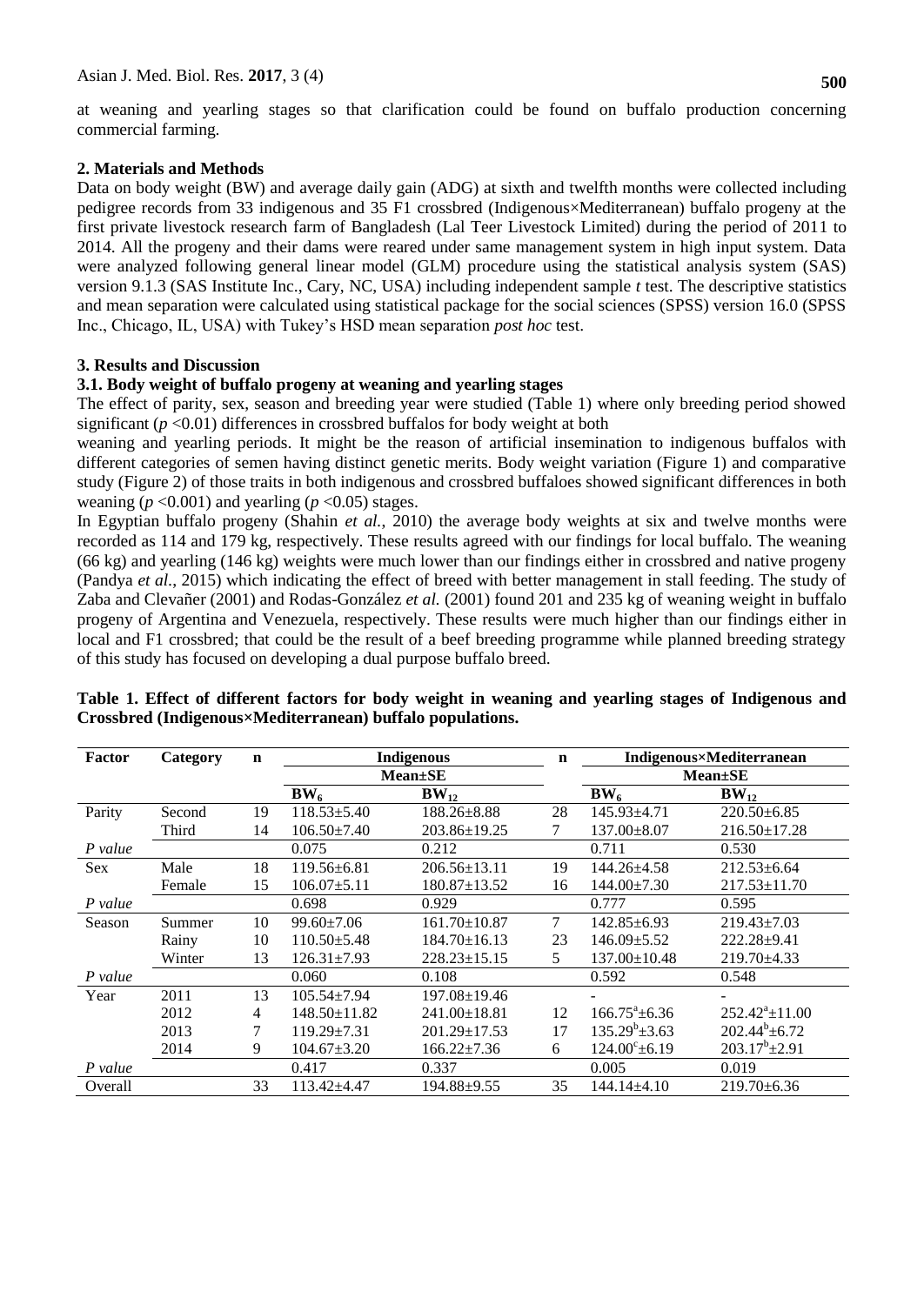| Factor  | Category | $\mathbf n$ | Indigenous              |                               | $\mathbf n$ | <b>Indigenous×Mediterranean</b> |                        |
|---------|----------|-------------|-------------------------|-------------------------------|-------------|---------------------------------|------------------------|
|         |          |             |                         |                               |             |                                 |                        |
|         |          |             | $Mean \pm SE$           |                               |             | $Mean \pm SE$                   |                        |
|         |          |             | $\rm{ADG}_{0.6}$        | $\bf{A} \bf{D} \bf{G}_{0-12}$ |             | $\rm{ADG}_{0.6}$                | $\rm{ADG}_{0-12}$      |
| Parity  | Second   | 19          | 488.16±28.62            | $434.21 \pm 24.72$            | 28          | $609.50 \pm 25.78$              | $508.29 \pm 18.41$     |
|         | Third    | 14          | 442.86±33.21            | $487.57 \pm 50.56$            | 7           | 560.29±41.12                    | 497.29±43.54           |
| P value |          |             | 0.040                   | 0.162                         |             | 0.870                           | 0.458                  |
| Sex     | Male     | 18          | 500.28±32.77            | 487.50±35.08                  | 19          | 597.37±24.89                    | 509.58±16.77           |
|         | Female   | 15          | $431.33 \pm 24.86$      | $420.07 \pm 36.73$            | 16          | $602.38 \pm 39.52$              | $501.94 \pm 31.62$     |
| P value |          |             | 0.664                   | 0.910                         |             | 0.794                           | 0.593                  |
| Season  | Summer   | 10          | $397.80^{b} \pm 33.14$  | $368.50 + 27.67$              | 7           | 587.43±32.50                    | $502.71 \pm 17.78$     |
|         | Rainy    | 10          | $447.50^{ab} \pm 30.79$ | $426.30 + 46.00$              | 23          | $612.35 \pm 29.51$              | 514.22±24.91           |
|         | Winter   | 13          | $540.15^{\circ}$ ±35.09 | $548.31 \pm 39.36$            | 5           | 558.40±66.59                    | $473.40 \pm 11.10$     |
| P value |          |             | 0.020                   | 0.109                         |             | 0.598                           | 0.483                  |
| Year    | 2011     | 13          | $437.77 + 35.45$        | 469.00±50.79                  |             |                                 |                        |
|         | 2012     | 4           | $656.50 \pm 57.16$      | $580.75 \pm 55.06$            | 12          | $717.58^{\text{a}}$ + 35.04     | $592.58^a \pm 29.08$   |
|         | 2013     | 7           | $487.00 \pm 36.63$      | 467.14±48.99                  | 17          | $554.76^b \pm 19.55$            | $460.71^{b} \pm 17.91$ |
|         | 2014     | 9           | $416.56 \pm 18.78$      | $376.22 \pm 22.04$            | 6           | $491.00^b$ ± 40.33              | $461.67^b \pm 5.91$    |
| P value |          |             | 0.118                   | 0.270                         |             | 0.008                           | 0.020                  |
| Overall |          | 33          | $468.94 \pm 21.70$      | $456.85 \pm 25.69$            | 35          | 599.66±22.21                    | $506.09 \pm 16.82$     |

**Table 2 Effect of different factors for average daily gain in weaning and yearling stages of Indigenous and Crossbred (Indigenous×Mediterranean) buffalo populations.** 



**Figure 1. Diversity in body weight (kg) of indigenous and crossbred buffalo progeny.**



**Figure 2. Difference in body weight (kg) between indigenous and crossbred buffalo progeny at weaning and yearling stages.**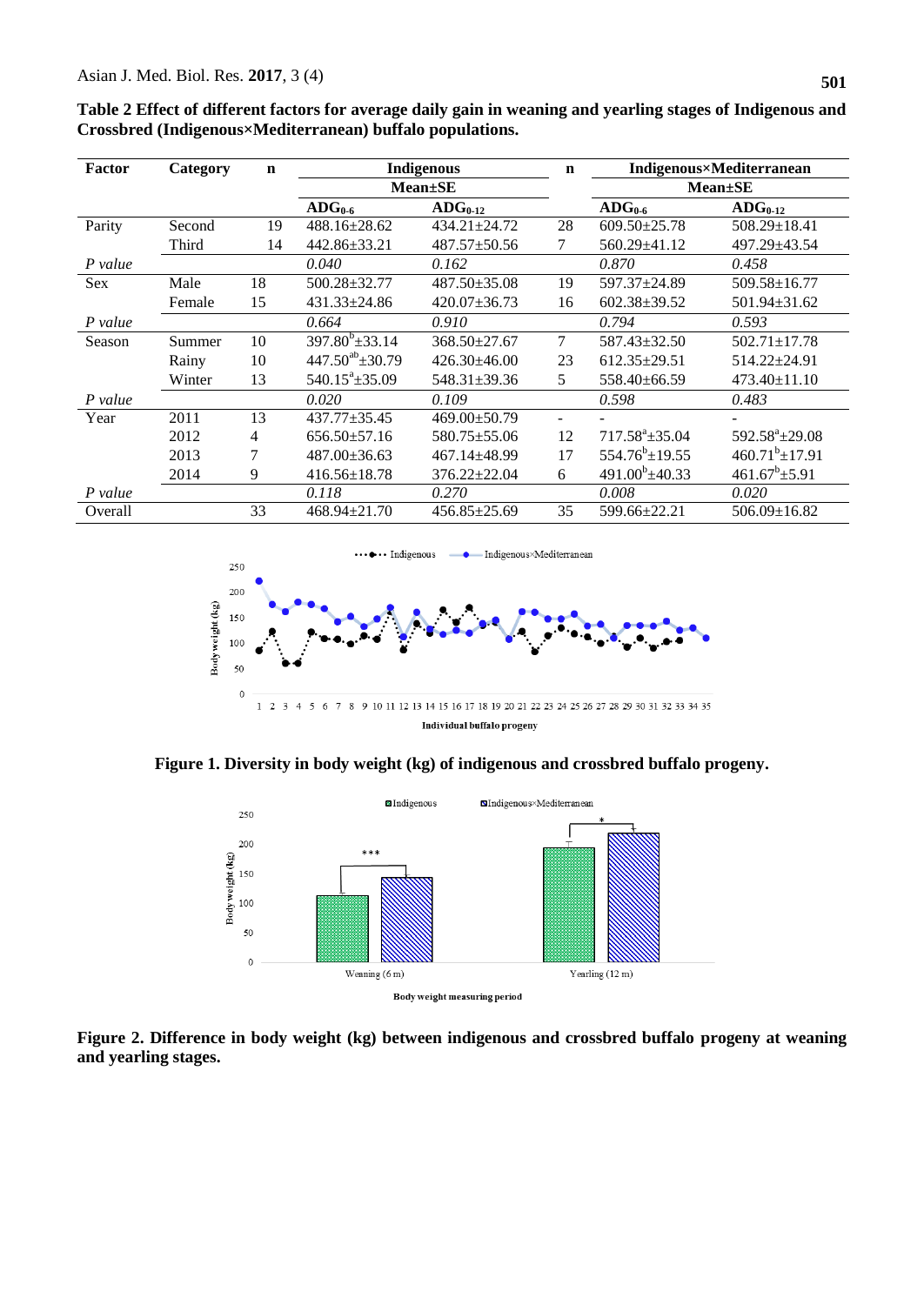

**Figure 3. Diversity in average weight gain (g) between indigenous and crossbred progeny**.



**Figure 4. Difference in body weight (kg) between indigenous and crossbred buffalo progeny.**

#### **3.2. Average body weight gain of buffalo progeny at weaning and yearling stages**

Out of four factors, significant variation observed in parity ( $p < 0.05$ ) and season ( $p < 0.05$ ) for indigenous during weaning period (Table 2). Similarly, differences also found in the breeding period (*p* <0.01) of crossbred progeny at both periods. These findings also indicated the superiority of crossbred progeny (Figure 3 and 4) regarding average daily gain than indigenous buffalo progeny.

The pre-weaning and post-weaning growth rate of Nili-Ravi buffalo progeny were 316 and 301 g/day in Pakistan but those were much lower than our observed growth rate in both local and crossed buffalo progeny (Akhter *et al.*, 2012) which might be the result of breed and management variations. But slightly agreed with the findings of Shahin *et al.* (2010) mentioning 490 and 380 g for the mentioned periods in Egyptian local buffalo progenies. The significant difference of daily average growth rate in different years reflected the superiority of semen used in AI including slightly variation in the level of management, availability of good quality feed, temperature and humidity. Body weight gain of animals after weaning is a substantial feature for growth evaluation which is not only limited within breed, sex, nutrition etc. (Alves and Franzolin, 2015).

#### **4. Conclusions**

It is concluded that F1 crossbred buffalo progeny were superior to local buffalo regarding the traits of body weight and average daily gain. Although parity and seasonal effects influenced the growth traits of local progeny the superiority of sire in a specific period enhanced the growth traits in crossbred. As a thinking of higher or commercial buffalo meat production, systemic crossbreeding by Mediterranean with native buffalo has a bright prospect in Bangladesh.

#### **Conflict of interest**

None to declare.

#### **Acknowledgements**

The authors are grateful to the Private Sector Investment programme (PSI) of Netherlands for the funding of this study under the project of "Cattle & Buffalo Improvement in Bangladesh (PSI11/BD/23)".